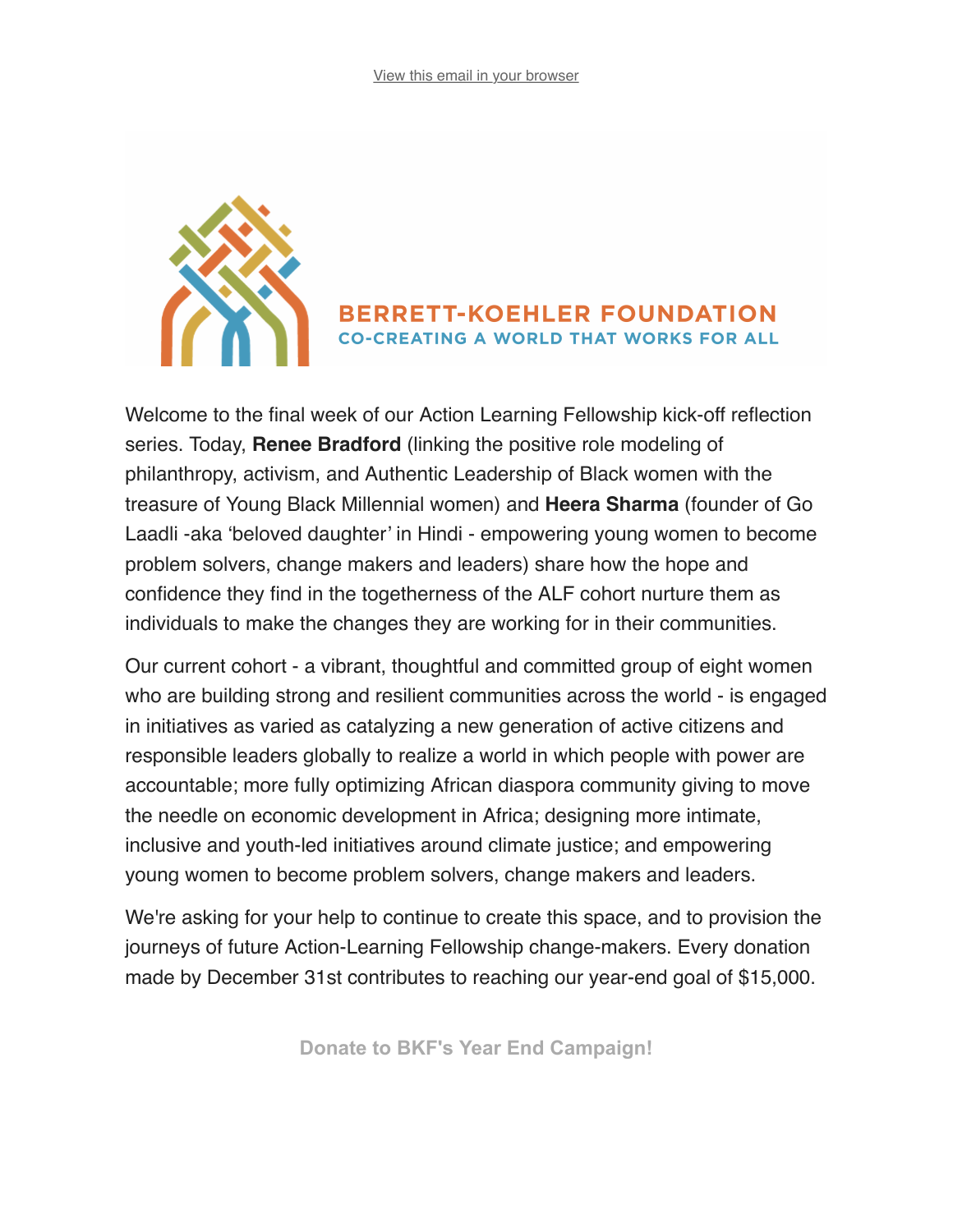

Renee is keeping the retreat momentum alive! On December 3, she co-hosted the Pink Lemonade Oasis: Our power lies in our stories. A restorative space for the fellows focused on reclaiming narrative, this virtual gathering was inspired by the courageous women of the past who have had to "squeeze the day" fo face life's complexities with strength through the giving of time, talent, and treasure.

**Heera, who identifies with fire as her element, recognizes movement as the truth of life, and is in a rush to create change that makes an impact, shares with us a**



**reminder to embrace and hold complexity and paradox:**

The Action Learning Fellowship (ALF) retreat was a welcome oasis from the hectic pace of life. I am immensely grateful to the ALF community weavers for creating the container that allowed us to be our authentic selves and encouraged us to skip superficialities and forge deep, meaningful connections with each other. I am also thankful to my fellow cohort for immersing in the container so effortlessly and for holding and allowing for that space for connections to happen – for seeing and being seen, for hearing and being heard.

During and post retreat, I have felt a few things emerging for me. Firstly, has been a deep appreciation for the importance of authentic engagement in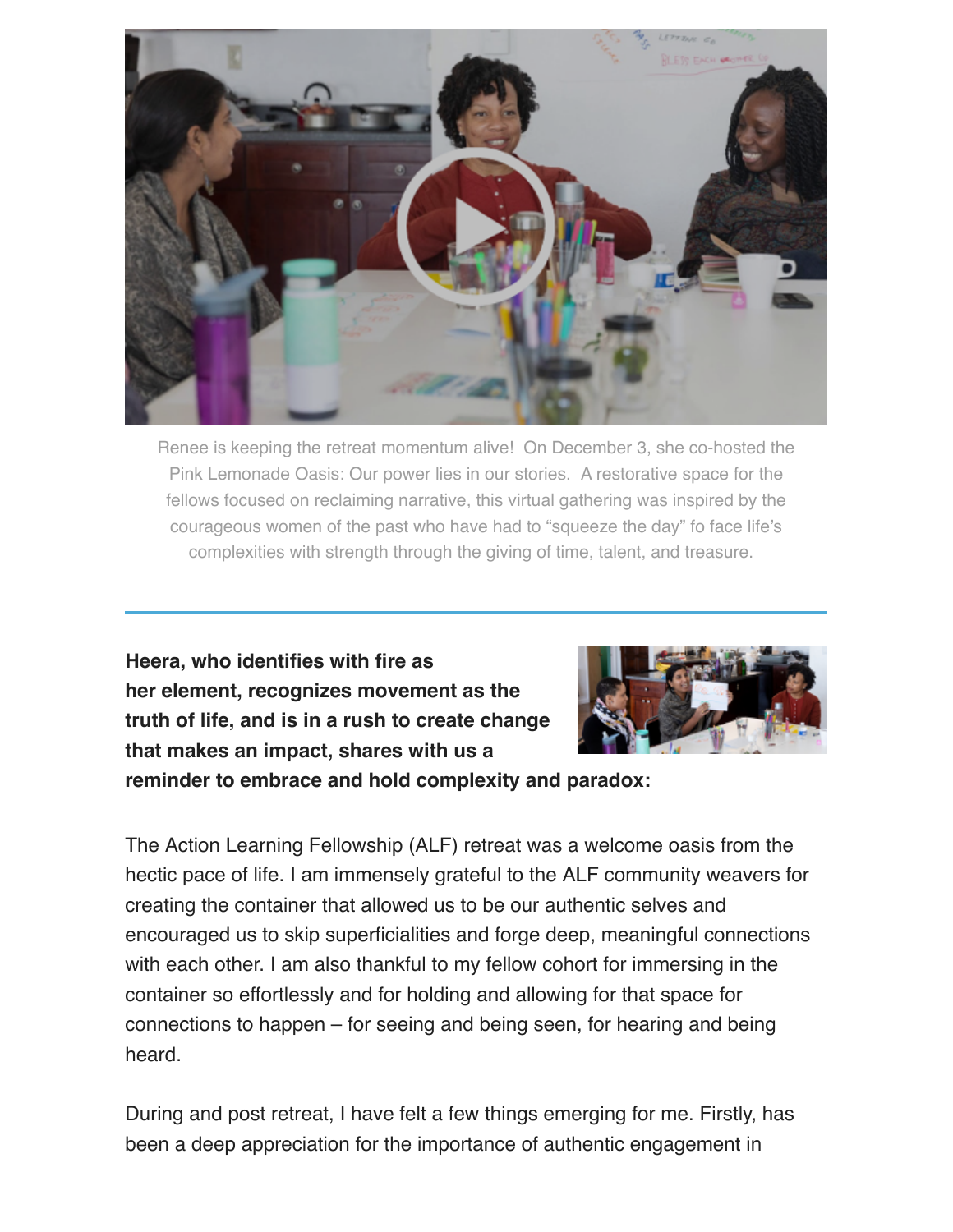meetings and gatherings. I realize how often we do injustice to getting together, by not focusing on building meaning, but focusing more on externalities and logistics - which while important, should never be so important as to take away from the essence of gatherings – the building and deepening of human connections. What also resonated with me strongly was the focus on the "heart of the matter" for any gathering – "who am I" and "who I am in relationship with others" from the Art of Convening by Craig and Patricia Neal. These are deep questions that I am still pondering on and know will keep with me as I grow and evolve in my life journey.

Secondly, I remember the ending of the retreat pushing me unexpectedly into more of a chaos, an unsettlement, a questioning rather than a sense of calm and clarity I had envisioned. As a person who is in a rush to create change and to make an impact, who identifies with fire as her element and recognizes movement as the truth of life, it was incredibly hard to slow down, to question, to reflect. Yet, however incapable I have been of the same, I recognize and have always recognized the importance of reflective practices, of doing the inner work and the retreat was a sharp reminder for the same. It was also a reminder to embrace and hold the complexity and paradox – of movement and stillness, of being and doing – with kindness and compassion for the self. As I continue my journey, I realize more and more the importance of sitting with these paradoxes, of anchoring the movement with inner stillness and selfawareness, so that I may be able to bring myself fully and completely in service to my community.

## **A world that works for all takes a community to create.**

**[Donate to BKF's Year End Campaign!](https://www.flipcause.com/secure/cause_pdetails/NzA4MjA=)**

Help us reach our \$15,000 year end goal. Your donation provides funds for fellows to test a new aspect of their project they think will make the biggest impact.